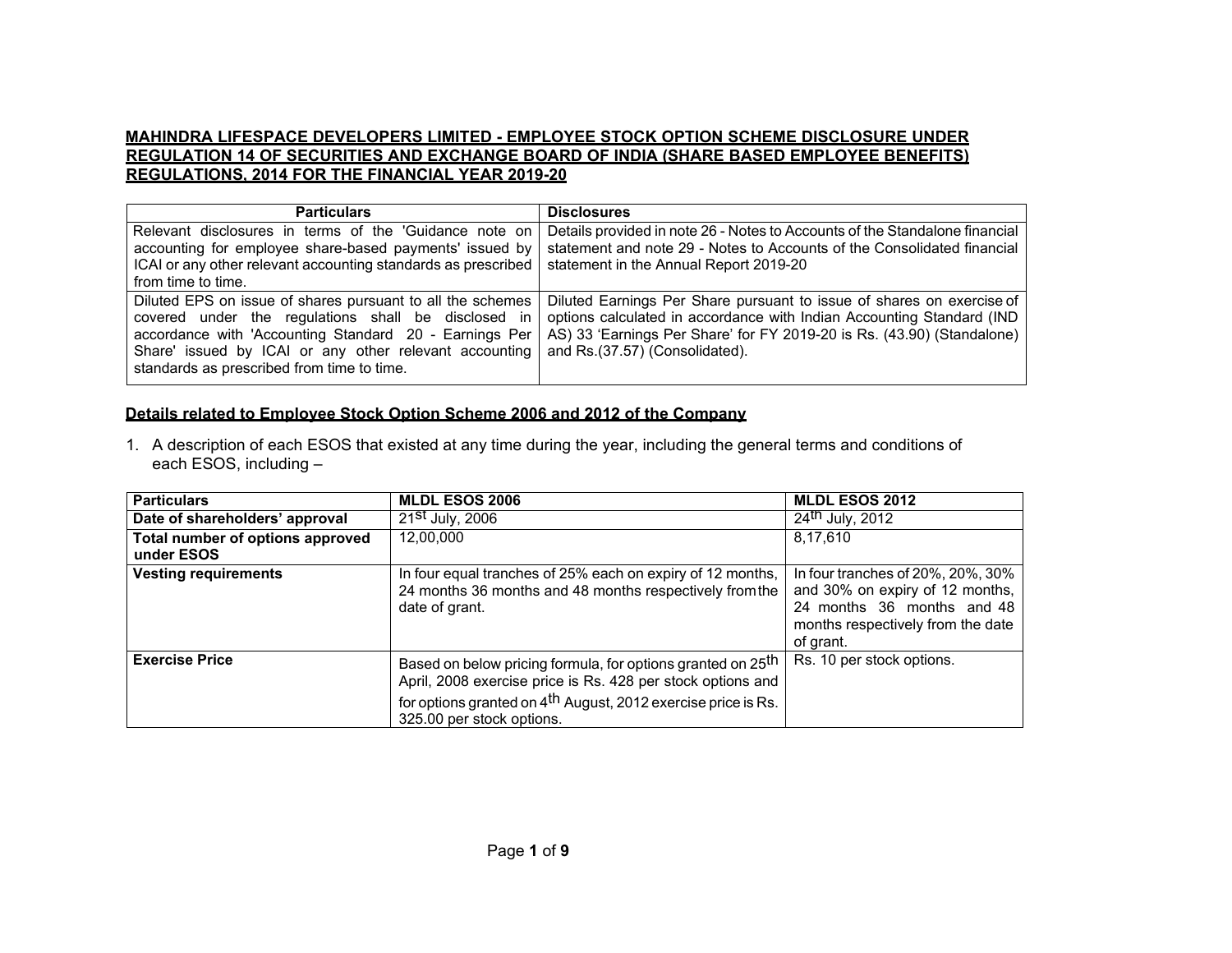| <b>Pricing Formula</b>          | Average price preceding the specified date                                                                                                                                                                                                                                                                                                                                                                                                                                                                                                                                                                                                                                                                         | Face Value - Rs.10                                                                                                                                                                                                                                                                                                                                                                                                                                                                                                                                                                                                                                                          |
|---------------------------------|--------------------------------------------------------------------------------------------------------------------------------------------------------------------------------------------------------------------------------------------------------------------------------------------------------------------------------------------------------------------------------------------------------------------------------------------------------------------------------------------------------------------------------------------------------------------------------------------------------------------------------------------------------------------------------------------------------------------|-----------------------------------------------------------------------------------------------------------------------------------------------------------------------------------------------------------------------------------------------------------------------------------------------------------------------------------------------------------------------------------------------------------------------------------------------------------------------------------------------------------------------------------------------------------------------------------------------------------------------------------------------------------------------------|
|                                 | Average price - Average of the daily high and low of the                                                                                                                                                                                                                                                                                                                                                                                                                                                                                                                                                                                                                                                           |                                                                                                                                                                                                                                                                                                                                                                                                                                                                                                                                                                                                                                                                             |
|                                 | prices for the Company's Equity Shares quoted on Bombay                                                                                                                                                                                                                                                                                                                                                                                                                                                                                                                                                                                                                                                            |                                                                                                                                                                                                                                                                                                                                                                                                                                                                                                                                                                                                                                                                             |
|                                 | Stock Exchange Limited during 15 days preceding the                                                                                                                                                                                                                                                                                                                                                                                                                                                                                                                                                                                                                                                                |                                                                                                                                                                                                                                                                                                                                                                                                                                                                                                                                                                                                                                                                             |
|                                 | specified date                                                                                                                                                                                                                                                                                                                                                                                                                                                                                                                                                                                                                                                                                                     |                                                                                                                                                                                                                                                                                                                                                                                                                                                                                                                                                                                                                                                                             |
|                                 | Specified date - Date on which the Nomination and                                                                                                                                                                                                                                                                                                                                                                                                                                                                                                                                                                                                                                                                  |                                                                                                                                                                                                                                                                                                                                                                                                                                                                                                                                                                                                                                                                             |
|                                 | Remuneration Committee decided to recommend granting                                                                                                                                                                                                                                                                                                                                                                                                                                                                                                                                                                                                                                                               |                                                                                                                                                                                                                                                                                                                                                                                                                                                                                                                                                                                                                                                                             |
|                                 | of Stock Options to the employees and Directors of the<br>Company and its holding / subsidiary companies under an                                                                                                                                                                                                                                                                                                                                                                                                                                                                                                                                                                                                  |                                                                                                                                                                                                                                                                                                                                                                                                                                                                                                                                                                                                                                                                             |
|                                 | Employees' Stock Option Scheme.                                                                                                                                                                                                                                                                                                                                                                                                                                                                                                                                                                                                                                                                                    |                                                                                                                                                                                                                                                                                                                                                                                                                                                                                                                                                                                                                                                                             |
| Maximum term of options granted | The options granted vest in four equal tranches of 25%<br>each on expiry of 12 months, 24 months 36 months and 48<br>months respectively from the date of grant.<br>The exercise period for each tranche of the options vested<br>is the last date of exercise period for the last tranche of the<br>granted Options i.e. 5 years from the date of vesting of the<br>last tranche or such other extended period or periods as<br>may be decided by the Nomination and Remuneration<br>Committee from time to time.<br>The Options remaining unexercised at the end of the<br>Exercise Period (or such extended period/s as may have<br>been decided by the Nomination and Remuneration<br>Committee), shall lapse. | The options granted<br>four<br>in<br>tranches of $20\%$ , $20\%$ , $30\%$ and<br>30% on expiry of 12 months, 24<br>months 36 months and 48 months<br>respectively from the date of grant.<br>The options vested shall be<br>exercised within such period as<br>may be determined<br>by<br>the<br>Remuneration Committee<br>while<br>recommending<br>the<br>grant of<br>options; provided that such period<br>shall not exceed five (5) years from<br>the respective date of vesting of<br>options.<br>The<br>options<br>remaining<br>unexercised at the end of the<br>Exercise Period or such extended<br>period as may be determined by<br>the Nomination and Remuneration |
|                                 |                                                                                                                                                                                                                                                                                                                                                                                                                                                                                                                                                                                                                                                                                                                    | Committee shall lapse.                                                                                                                                                                                                                                                                                                                                                                                                                                                                                                                                                                                                                                                      |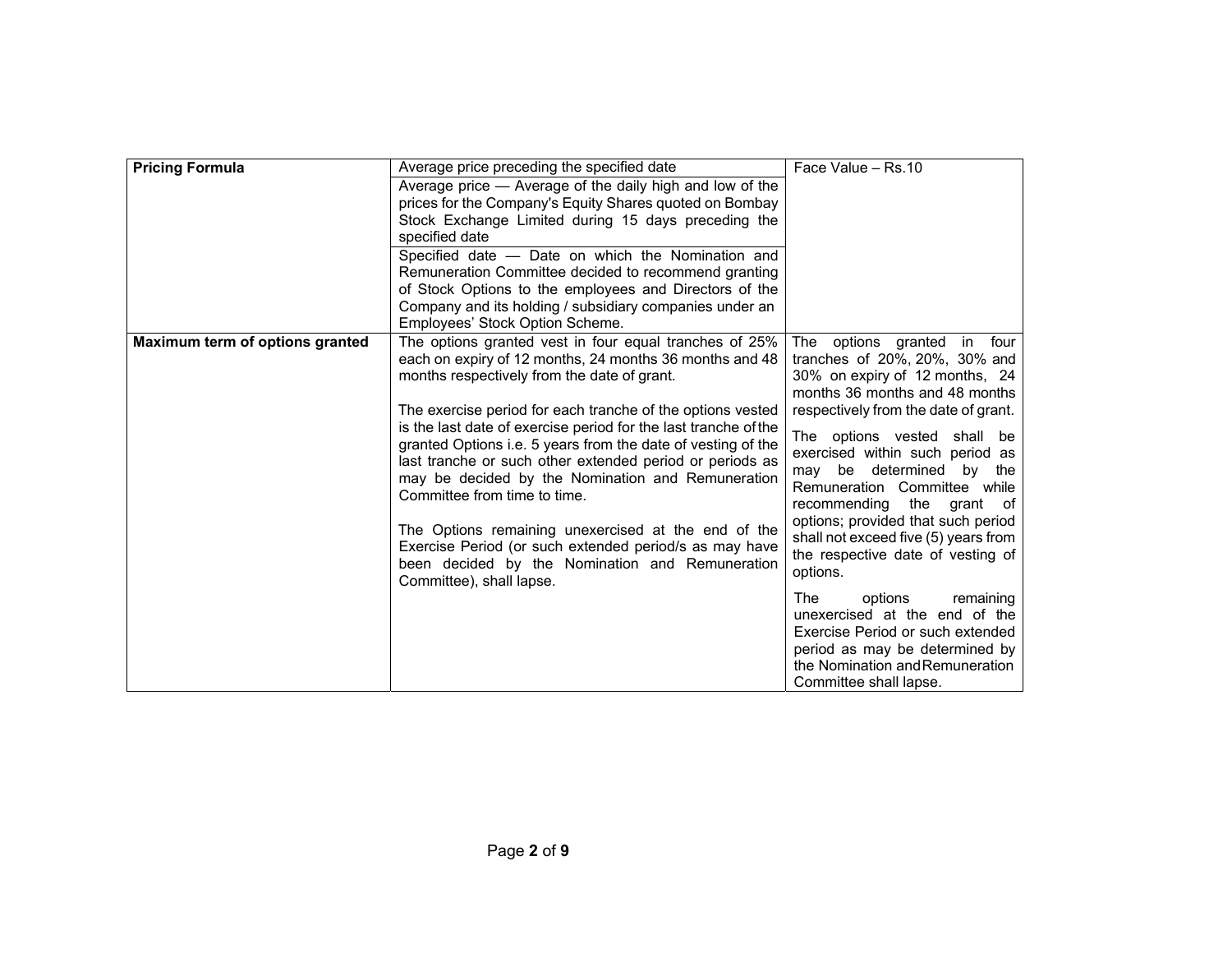| <b>Source</b><br>shares (primary,<br>of<br>secondary or combination) | Primary                                                                                                                                                                                                                                                                                                                                                                                                                                                                                                                                                                                                                                                                                                                                                                                                                                                                                                                                                    | Primary        |
|----------------------------------------------------------------------|------------------------------------------------------------------------------------------------------------------------------------------------------------------------------------------------------------------------------------------------------------------------------------------------------------------------------------------------------------------------------------------------------------------------------------------------------------------------------------------------------------------------------------------------------------------------------------------------------------------------------------------------------------------------------------------------------------------------------------------------------------------------------------------------------------------------------------------------------------------------------------------------------------------------------------------------------------|----------------|
| Variation in terms of options                                        | Pursuant to the authority granted to the Nomination and<br>Remuneration Committee the following administrative<br>changes were made: (i) to provide for exercise of vested<br>Stock Option by eligible employees at any time during a<br>period of five years from the respective date of vesting<br>instead of earlier option of exercising only on the<br>anniversary of their vesting (ii) subject to other terms in this<br>regard, retired / resigned employees are allowed to exercise<br>the vested Stock Options at any time during the period of<br>five years from respective date of vesting as against<br>exercise of Options within 3 months from the date of<br>retirement/ resignation. On 22 <sup>nd</sup> April, 2014, the last date for<br>exercise of vested options granted on 25 <sup>th</sup> April, 2008 and<br>on 4 <sup>th</sup> August, 2012, was changed to 24 <sup>th</sup> April, 2017 and<br>3rd August, 2021, respectively. | Not Applicable |

- **2.** Method used to account for ESOS Intrinsic or fair value: **Fair Value method**
- **3.** Where the Company opts for expensing of the options using the intrinsic value of the options, the difference between the employee compensation cost so computed and the employee compensation cost that shall have been recognized if it had used the fair value of the options shall be disclosed. The impact of this difference on profits and on EPS of the company shall also be disclosed: **Not Applicable**
- 4. Option movement during the year (For each ESOS):

| <b>Particulars</b>                                                                                | <b>MLDL ESOS</b><br>$-2006$ | <b>MLDL ESOS -</b><br>2012 | <b>TOTAL</b>    |
|---------------------------------------------------------------------------------------------------|-----------------------------|----------------------------|-----------------|
| Number of options outstanding at the beginning of the period                                      | 5,000                       | 91,850                     | 96,850          |
| Number of options granted during the year                                                         | Nil                         | 64,500                     | 64,500          |
| Number of options forfeited / lapsed during the year                                              | Nil                         | 21,300                     | 21,300          |
| Number of options vested during the year                                                          | Nil                         | 17,800                     | 17,800          |
| Number of options exercised during the year                                                       | Nil                         | 12,300                     | 12,300          |
| Number of shares arising exercise of options                                                      | Nil                         | 12,300                     | 12,300          |
| *Money realized by exercise of options (INR), if scheme is implemented directly<br>by the company | Rs. 7,44,92,000             | Rs. 10,91,000              | Rs. 7,55,83,000 |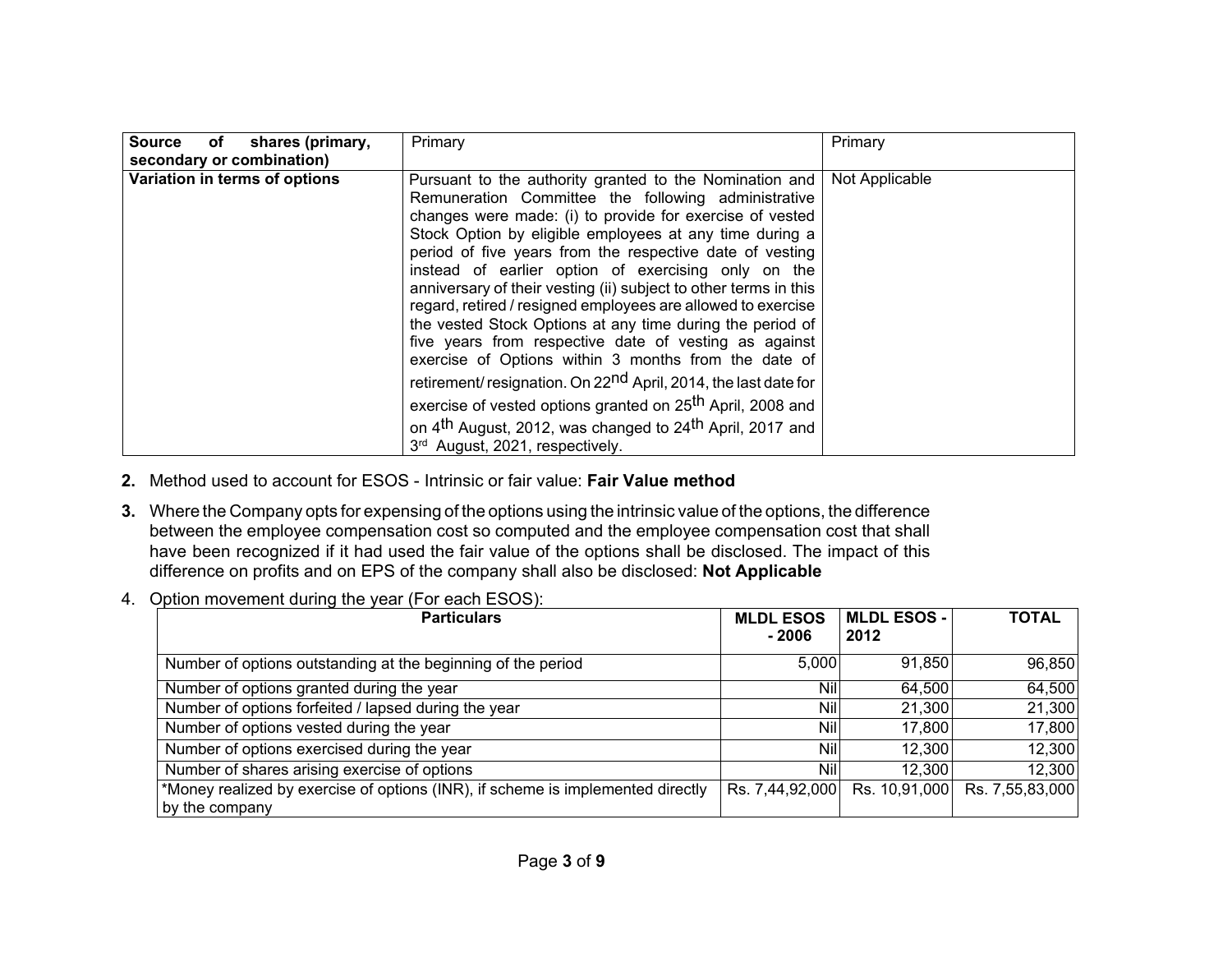| I Number of options outstanding at the end of the year | 5.000 | ,21,350 | .26.350 |
|--------------------------------------------------------|-------|---------|---------|
| Number of options exercisable at the end of the year   | 5.000 | 43,300  | 48,300  |

5. Weighted-average exercise prices and weighted-average fair values of options shall be disclosed separately for options whose exercise price either equals or exceeds or is less than the market price of the stock:

# **ESOS 2006:**

| 2006                                                                                                                               |            |            |  |  |  |
|------------------------------------------------------------------------------------------------------------------------------------|------------|------------|--|--|--|
| <b>Weighted average</b><br><b>Weighted average</b><br><b>Options Grant Date</b><br>Fair Value (Rs.)<br><b>Exercise Price (Rs.)</b> |            |            |  |  |  |
| $\sqrt{25}$ <sup>th</sup> April, 2008                                                                                              | Rs. 428.00 | Rs. 443.79 |  |  |  |
| 4 <sup>th</sup> August, 2012                                                                                                       | Rs. 325.00 | Rs. 294.06 |  |  |  |

# **ESOS 2012**

| <b>Options Grant</b><br><b>Date</b> | <b>Weighted average</b><br><b>Exercise Price</b> | <b>Weighted average</b><br><b>Fair Value</b> |
|-------------------------------------|--------------------------------------------------|----------------------------------------------|
| 4th August, 2012                    | Rs. 10.00                                        | Rs. 294.06                                   |
| 24 <sup>th</sup> July, 2013         | Rs. 10.00                                        | Rs. 409.27                                   |
| 17 <sup>th</sup> October, 2014      | Rs. 10.00                                        | Rs. 461.87                                   |
| 30 <sup>th</sup> April 2015         | Rs. 10.00                                        | Rs. 402.60                                   |
| 28 <sup>th</sup> January 2016       | Rs. 10.00                                        | Rs. 417.10                                   |
| 28 <sup>th</sup> July 2016          | Rs. 10.00                                        | Rs. 420.53                                   |
| 25 <sup>th</sup> July 2017          | Rs. 10.00                                        | Rs. 393.45                                   |
| $30^{th}$ Jan 2018                  | Rs. 10.00                                        | Rs. 453.81                                   |
| 30 <sup>th</sup> July, 2019         | Rs. 10.00                                        | Rs. 532.67                                   |
| 14 <sup>th</sup> February, 2019     | Rs. 10.00                                        | Rs. 341.88                                   |
| 26th July, 2019                     | Rs. 10.00                                        | Rs. 353.37                                   |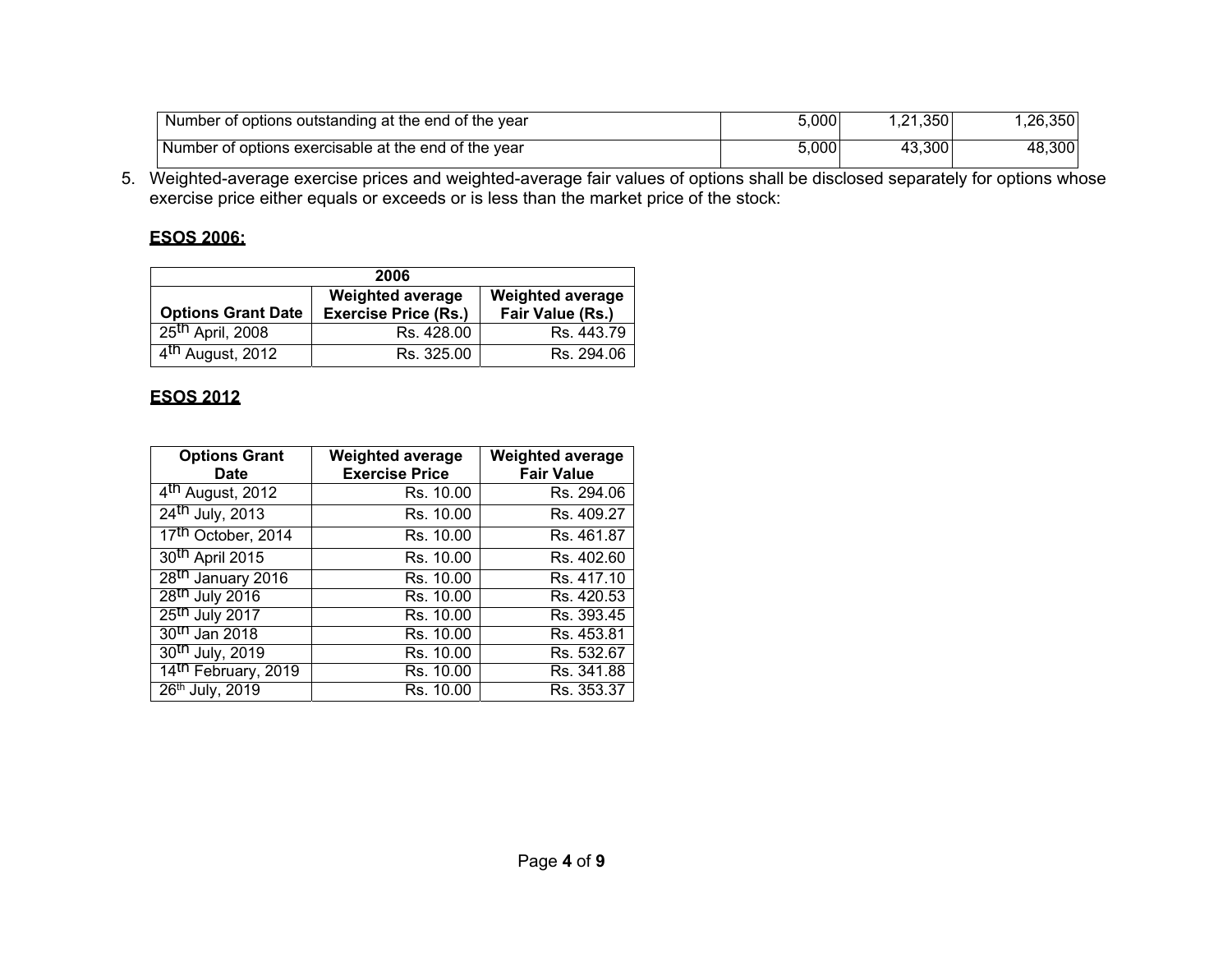- 6. Employee wise details (name of employee, designation, number of options granted during the year, exercise price) of options granted to:
	- a. Senior Managerial Personnel (During FY 2019-20):

| <b>Names</b>                                                                  | <b>Designation</b>                                                    | <b>ESOS - 2012</b> |  |                 |                       |  |
|-------------------------------------------------------------------------------|-----------------------------------------------------------------------|--------------------|--|-----------------|-----------------------|--|
|                                                                               |                                                                       | Number of          |  | options granted | <b>Exercise Price</b> |  |
| 64,500 Options were granted on 26 <sup>th</sup> July, 2019                    |                                                                       |                    |  |                 |                       |  |
| Mr. Arvind Subramanian                                                        | CEO - Happinest and COO -<br>Mahindra Lifespace Developers<br>Limited |                    |  | 6000            | Rs. 10                |  |
| Mr. Deepak Suvarna                                                            | <b>Chief Project Officer</b>                                          |                    |  | 4000            | Rs. 10                |  |
| Mr. Sandeep Singh - Resigned<br>from the Company w.e.f 29th<br>February, 2020 |                                                                       |                    |  | 4000            | <b>Rs. 10</b>         |  |
| Mr. Vimalendra Singh                                                          | <b>Chief Sales Officer - Happinest</b>                                |                    |  | 4000            | <b>Rs. 10</b>         |  |

*Note:* 

- *1. During FY2019-20, total 64,500 options were granted to eligible employees under ESOS-2012, of which 18,000 were granted to Senior Managerial Personnel.*
- *2. Senior Managerial Personnel is as per definition under Regulation 16(1)(d) of SEBI (Listing Obligations and Disclosure Requirements) Regulations, 2015.*

*3.* 

- *4. No stock options were granted under ESOS 2006*
- b. Employees (Including Director) who receives grant in any one year of option amounting to 5% or more of option granted during that year:

# **ESOS 2006:**

| <b>Names</b>                                                  | <b>Designation</b>               | <b>ESOS -2006</b> |     |          |                       |
|---------------------------------------------------------------|----------------------------------|-------------------|-----|----------|-----------------------|
|                                                               |                                  | Number<br>granted | of. | options  | <b>Exercise Price</b> |
| 6,78,359 Options were granted on 25 <sup>th</sup> April, 2008 |                                  |                   |     |          |                       |
| Mr. Arun Nanda                                                | Chairman, Non-Executive Director |                   |     | 2,00,000 | Rs. 428               |
| Ms. Anita Arjundas <sup>1</sup>                               |                                  |                   |     | 50,000   | <b>Rs. 428</b>        |
| Mr. Pawan Malhotra <sup>Z</sup>                               | $\overline{\phantom{a}}$         |                   |     | 50,000   | <b>Rs. 428</b>        |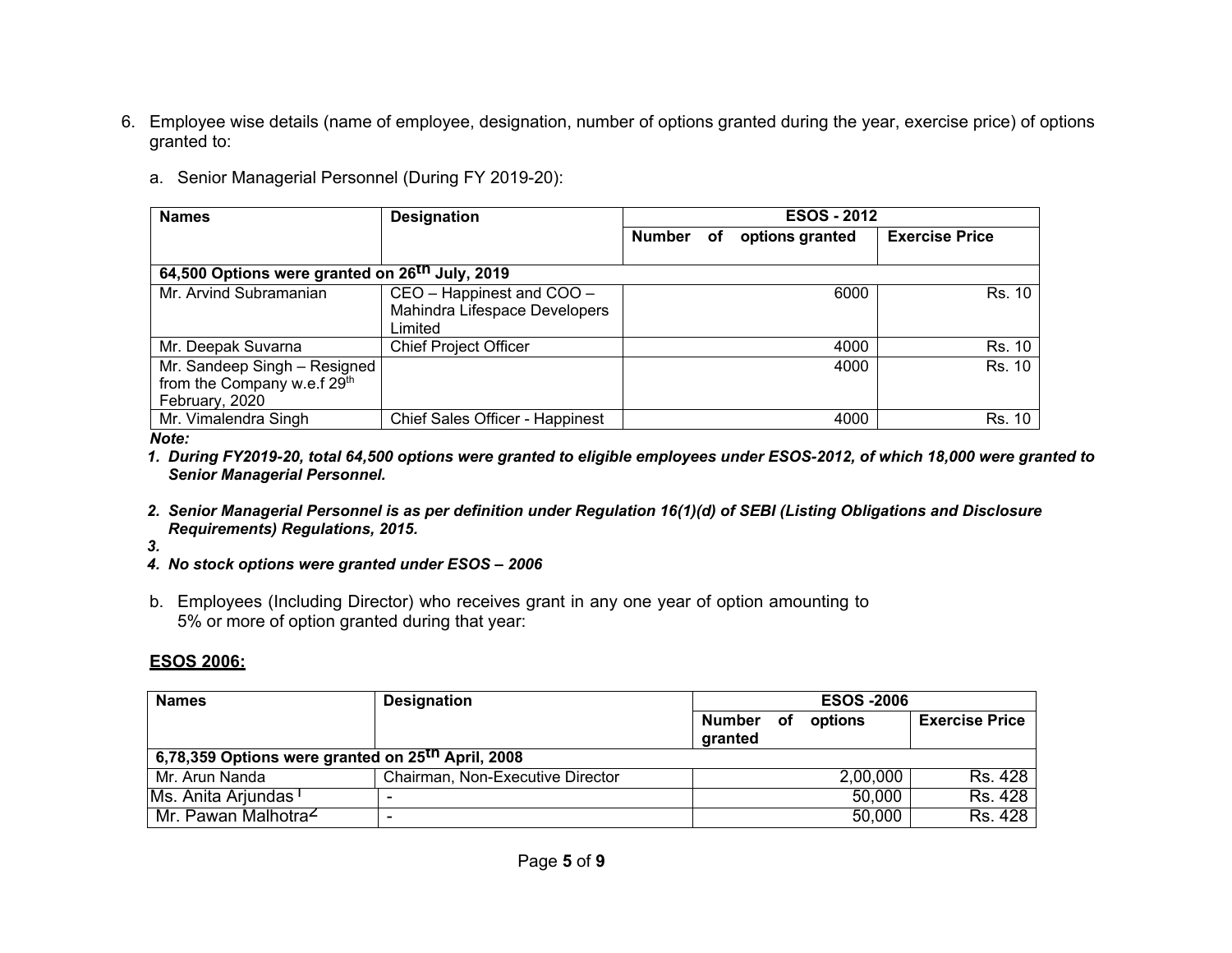| .000<br>10<br>Options<br>were granted on 4 <sup>u</sup> . | 2012<br>`August. |       |           |
|-----------------------------------------------------------|------------------|-------|-----------|
| <br>Hebalkar∹<br>- Ir<br>میں<br>nn n<br>akasr             |                  | 0,000 | 19<br>◡▵◡ |

#### **ESOS 2012:**

| <b>Names</b>                                                  | <b>Designation</b>                | <b>ESOS - 2012</b> |    |                 |                       |
|---------------------------------------------------------------|-----------------------------------|--------------------|----|-----------------|-----------------------|
|                                                               |                                   | <b>Number</b>      | of | options granted | <b>Exercise Price</b> |
|                                                               |                                   |                    |    |                 |                       |
| 101,000 Options were granted on 4th August, 2012              |                                   |                    |    |                 |                       |
| Ms. Anita Arjundas                                            |                                   |                    |    | 10,000          | Rs. 10                |
| Ms. Sangeeta Prasad <sup>4</sup>                              | Managing Director and CEO         |                    |    | 6,000           | Rs. 10                |
| 26,500 Options were granted on 24 <sup>th</sup> July, 2013    |                                   |                    |    |                 |                       |
| Mr. Deepak Ahluwalia                                          | General Manager - Human Resources |                    |    | 1,500           | Rs. 10                |
|                                                               | Deputy<br>General Manager         |                    |    | 1,500           | Rs. 10                |
| Mr. Kamal Sharma                                              | <b>Facility Management</b>        |                    |    |                 |                       |
| Mr. Sanjay Bhagat                                             | <b>DGM</b> - Business Development |                    |    | 1,500           | Rs. 10                |
|                                                               | Sr.<br>Manager<br>General         |                    |    | 2,500           | Rs. 10                |
| Mr. Sundaresan Vaidyanathan                                   | <b>Business Development</b>       |                    |    |                 |                       |
| Ms. Smeeta Neogi                                              | Vice President - Marketing        |                    |    | 4,000           | Rs. 10                |
| Mr. Riyaz Bhada                                               | General Manager - Design          |                    |    | 2,500           | Rs. 10                |
| Mr. Tirthankar Chatterjee                                     | Vice President - Projects (West)  |                    |    | 4,000           | Rs. 10                |
| Mr. Rajesh Sriramshetty                                       | General Manager- Projects         |                    |    | 1,500           | Rs. 10                |
| Mr. Parcha Radha Kishan                                       | <b>DGM</b> - Projects             |                    |    | 1,500           | Rs. 10                |
|                                                               | General<br>Manager -<br>Deputy    |                    |    | 1,500           | Rs. 10                |
| Mr. Akhilesh Ayyappan                                         | <b>Business Development</b>       |                    |    |                 |                       |
| Ms. Arti Shinde                                               | <b>DGM</b> - Secretarial & Legal  |                    |    | 1,500           | Rs. 10                |
| Mr. R. Guru Shankar                                           | General Manager - Quality &       |                    |    | 1,500           | Rs. 10                |
|                                                               | Innovation                        |                    |    |                 |                       |
| Mr. Rajendra Gadekar                                          | DGM - Liasoning & BD              |                    |    | 1,500           | Rs. 10                |
| 27,000 Options were granted on 17 <sup>th</sup> October, 2014 |                                   |                    |    |                 |                       |
| Mr. Jasmin Suchak                                             | DGM - Accounts & Finance          |                    |    | 1,500           | Rs. 10                |

<sup>1</sup>*Resigned as Managing Director with effect from 30th September, 2018* 

<sup>2</sup>*Resigned as Managing Director with effect from 23rd June, 2009* 

<sup>3</sup>*Dr. Prakash Hebalkar ceased to be Independent Director of the Company with effect from 30th July, 2017 on expiry of his term of office* 

<sup>4</sup>*Ms. Sangeeta Prasad was appointed as the Managing Director & CEO of the Company with effect from 1st October, 2018*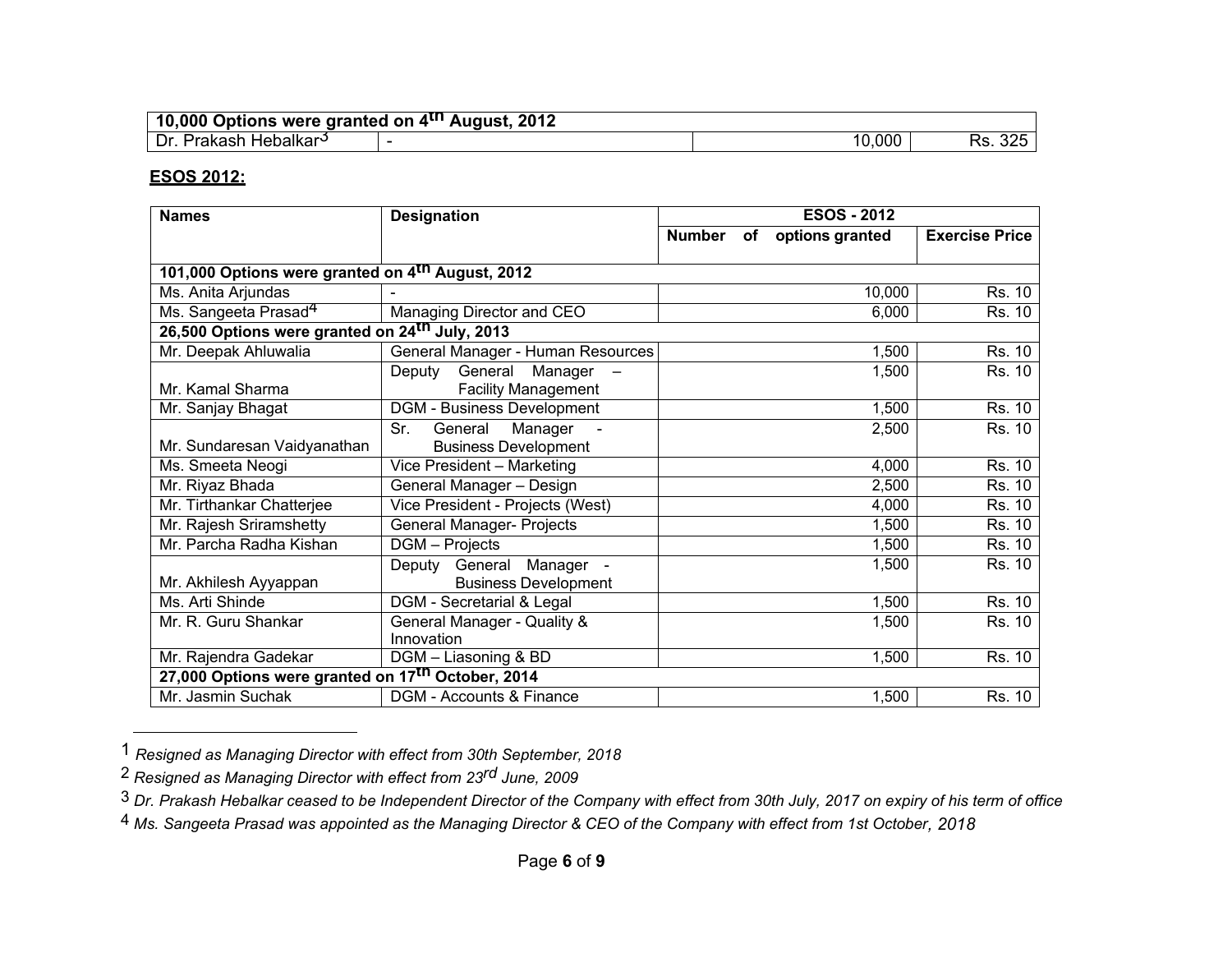| Ms. Bharathy Shivakumar                                                                                                  | DGM - Accounts & Finance (South)                             | 1,500 | <b>Rs. 10</b> |  |  |  |  |  |
|--------------------------------------------------------------------------------------------------------------------------|--------------------------------------------------------------|-------|---------------|--|--|--|--|--|
|                                                                                                                          | DGM - Business Development & Marketing                       | 1,500 | <b>Rs. 10</b> |  |  |  |  |  |
| Mr. Meraj Choudhari                                                                                                      | (Delhi North)                                                |       |               |  |  |  |  |  |
|                                                                                                                          | Deputy General Manager - Compliance &                        | 1,500 | Rs. 10        |  |  |  |  |  |
| Mr. Vimal Mishra                                                                                                         | Liasoning                                                    |       |               |  |  |  |  |  |
| Mr. Ajay Saklani                                                                                                         | Deputy General Manager - Sales                               | 1,500 | Rs. 10        |  |  |  |  |  |
| Mr. Lokesh Gupta                                                                                                         | Vice President - Operations (North)                          | 4,000 | Rs. 10        |  |  |  |  |  |
|                                                                                                                          | Chief Operating<br>Officer,<br>Subsidiary                    | 6,000 | Rs. 10        |  |  |  |  |  |
| Mr. Sanjay Srivastava                                                                                                    | Company                                                      |       |               |  |  |  |  |  |
| Mr. Girish Menon                                                                                                         | DGM - Liasoning                                              | 1,500 | Rs. 10        |  |  |  |  |  |
| Mr. Ashish Singhal                                                                                                       | <b>General Manager - Projects</b>                            | 2,500 | <b>Rs. 10</b> |  |  |  |  |  |
| Mr. Ajay Shah                                                                                                            | <b>General Manager - CRM</b>                                 | 1,500 | <b>Rs. 10</b> |  |  |  |  |  |
| Mr. Deepak Porayath                                                                                                      | <b>Business Head - Residential South</b>                     | 4,000 | Rs. 10        |  |  |  |  |  |
| 34,000 Options were granted (3,000 Options were granted on 30 <sup>th</sup> April, 2015 & 31,000 Options were granted on |                                                              |       |               |  |  |  |  |  |
| 28 <sup>th</sup> January, 2016)                                                                                          |                                                              |       |               |  |  |  |  |  |
| Mr. Bharat Gothoskar                                                                                                     | <b>General Manager - Marketing</b>                           | 2,500 | Rs. 10        |  |  |  |  |  |
| Mr. Anuj Bindal                                                                                                          | General Manager - BD & Marketing                             | 2,500 | <b>Rs. 10</b> |  |  |  |  |  |
| Mr. Satish Deshpande                                                                                                     | General Manager - Projects                                   | 2,500 | <b>Rs. 10</b> |  |  |  |  |  |
|                                                                                                                          | General Manager - Strategic Sourcing &                       | 2,500 | <b>Rs. 10</b> |  |  |  |  |  |
| Mr. Amitabh Byapari                                                                                                      | Contracting                                                  |       | Rs. 10        |  |  |  |  |  |
|                                                                                                                          | Mr. Ankit Agarwal<br><b>General Manager - Sales</b><br>2,500 |       |               |  |  |  |  |  |
| 30,000 Options were granted on 28 <sup>th</sup> July, 2016                                                               |                                                              |       |               |  |  |  |  |  |
| Mr. Rajasekar P                                                                                                          | Deputy General Manager - Projects                            | 1,500 | Rs. 10        |  |  |  |  |  |
| Mr. Vivek Patil                                                                                                          | Deputy General Manager - Projects                            | 1,500 | Rs. 10        |  |  |  |  |  |
| Vijayasarathi S                                                                                                          | Deputy General Manager - Projects                            | 1,500 | <b>Rs. 10</b> |  |  |  |  |  |
| Ms. Kamban Kavi                                                                                                          | Deputy General Manager - O & M                               | 1,500 | <b>Rs. 10</b> |  |  |  |  |  |
| Mr. Sudheendra                                                                                                           | Deputy General Manager - Accounts &                          | 1,500 | Rs. 10        |  |  |  |  |  |
| Satyanarayana                                                                                                            | Finance                                                      |       |               |  |  |  |  |  |
| Mr. Rajan Somvanshi                                                                                                      | Deputy General Manager - Business                            | 1,500 | Rs. 10        |  |  |  |  |  |
|                                                                                                                          | Excellence                                                   |       |               |  |  |  |  |  |
| Mr.Subhorov Roy                                                                                                          | General Manager - Sales (West)                               | 2,500 | Rs. 10        |  |  |  |  |  |
| Mr. Jaimin Desai                                                                                                         | Head - Design                                                | 2,500 | Rs. 10        |  |  |  |  |  |
| Mr. Rahul Gupta                                                                                                          | $VP - Sales$                                                 | 4,000 | <b>Rs. 10</b> |  |  |  |  |  |
| Mr. Abhishek Badkul                                                                                                      | General Manager - Sales                                      | 2,500 | Rs. 10        |  |  |  |  |  |
| Mr. Rahul Pote                                                                                                           | DGM-MEP                                                      | 1,500 | <b>Rs. 10</b> |  |  |  |  |  |
| Mr. Gurushankar R                                                                                                        | General Manager - Quality & Innovation                       | 2,500 | Rs. 10        |  |  |  |  |  |
| Ms. Rhea Jeswani                                                                                                         | <b>DGM</b> - Finance & Accounts                              | 1,500 | <b>Rs. 10</b> |  |  |  |  |  |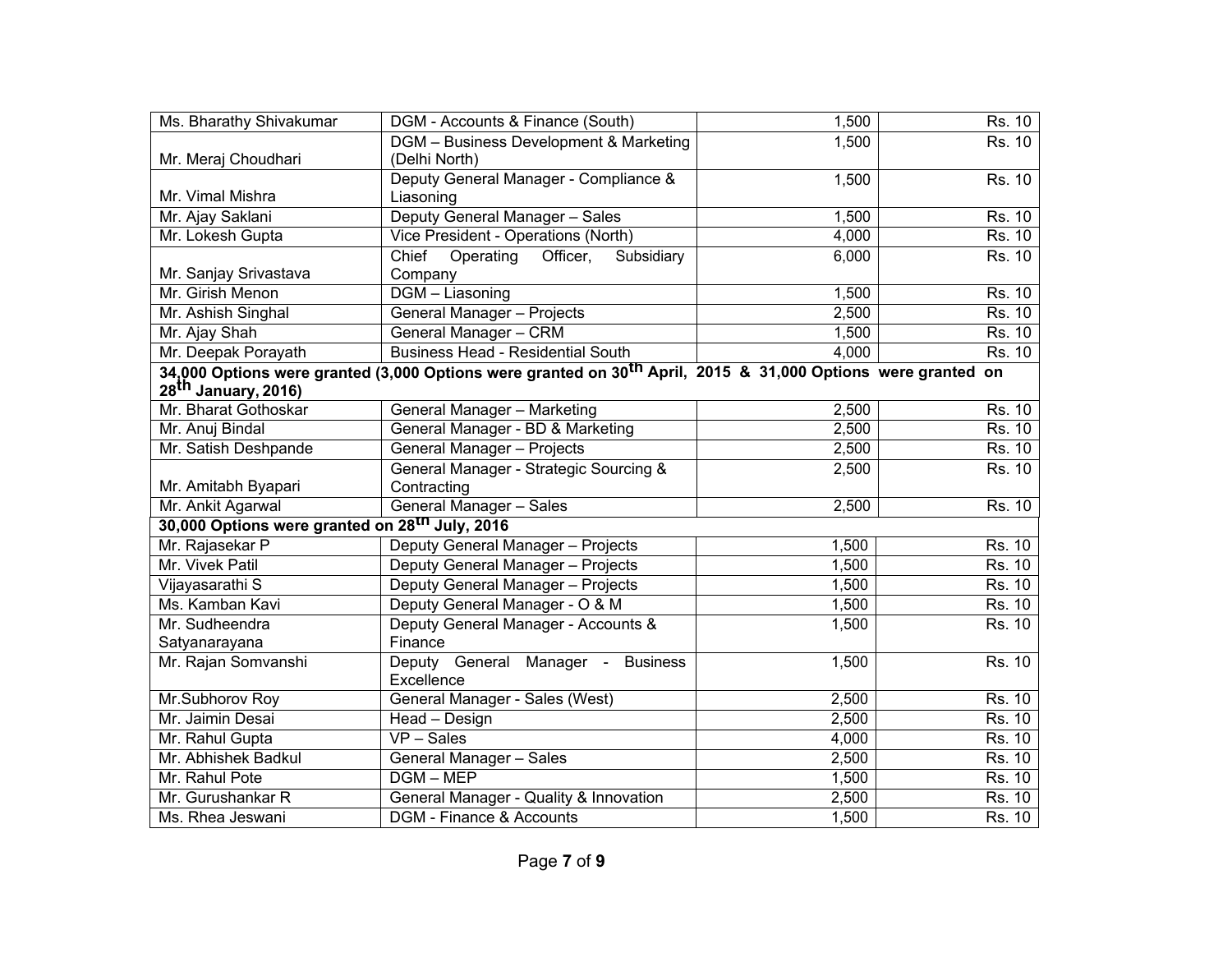| Mr. Madhusudan Pattanaik                                                                                                                                    | General Manager - Projects                                         | 2,500 | Rs. 10                        |  |  |  |  |  |
|-------------------------------------------------------------------------------------------------------------------------------------------------------------|--------------------------------------------------------------------|-------|-------------------------------|--|--|--|--|--|
| Mr. Guhan Raj Kandaswamy                                                                                                                                    | <b>DGM - Facilities Management</b>                                 | 1,500 | Rs. 10                        |  |  |  |  |  |
| 21,000 Options were granted (18,500 Options were granted on 25 <sup>th</sup> July, 2017 & 2,500 Options were granted on<br>30 <sup>th</sup> January, 2018)  |                                                                    |       |                               |  |  |  |  |  |
| Mr. Sunil Sharma                                                                                                                                            | VP - Marketing & CRM                                               | 4,000 | Rs. 10                        |  |  |  |  |  |
| Mr. Vijay R                                                                                                                                                 | General Manager - Sales & Marketing                                | 2,500 | Rs. 10                        |  |  |  |  |  |
| Mr. Vaibhay Jambhekar                                                                                                                                       | Sr. GM - Strategy & Business Excellence                            | 3,000 | <b>Rs. 10</b>                 |  |  |  |  |  |
| Mr. Deepak Gokhale                                                                                                                                          | DGM - Legal                                                        | 1,500 | Rs. 10                        |  |  |  |  |  |
| Mr. Girish Agrawal                                                                                                                                          | <b>DGM - Accounts &amp; Finance</b>                                | 1,500 | Rs. 10                        |  |  |  |  |  |
| Mr. S. Madurai Veeran                                                                                                                                       | <b>DGM - Contracts</b>                                             | 1,500 | <b>Rs. 10</b>                 |  |  |  |  |  |
| Mr. Siddhartha Agarwal                                                                                                                                      | <b>DGM - Channel Sales</b>                                         | 1,500 | Rs. 10                        |  |  |  |  |  |
| Ms. Nimisha Kumar                                                                                                                                           | DGM - BD & Marketing                                               | 1,500 | Rs. 10                        |  |  |  |  |  |
| Mr. Rajesh Iyer                                                                                                                                             | <b>DGM - Accounts &amp; Finance</b>                                | 1,500 | $\overline{\mathsf{Rs}}$ . 10 |  |  |  |  |  |
| Mr. Gulshan Soni                                                                                                                                            | General Manager - Sales & Strategy                                 | 2,500 | Rs. 10                        |  |  |  |  |  |
| 25,500 Options were granted (19,500 Options were granted on 30 <sup>th</sup> July, 2018 & 6,000 Options were granted on<br>14 <sup>th</sup> February, 2019) |                                                                    |       |                               |  |  |  |  |  |
| Mr. Rajesh Adiga                                                                                                                                            | General Manager - Sales                                            | 2,500 | Rs. 10                        |  |  |  |  |  |
| Mr. Sumit Kasat                                                                                                                                             | General Manager - Finance                                          | 2,500 | Rs. 10                        |  |  |  |  |  |
| Mr. Nikhil Davda                                                                                                                                            | General Manager - Marketing                                        | 2,500 | Rs. 10                        |  |  |  |  |  |
| Mr. Ankur Dwivedi                                                                                                                                           | DGM - Sales & Marketing                                            | 1,500 | Rs. 10                        |  |  |  |  |  |
| Mr. Baban Wadghare                                                                                                                                          | DGM - FM                                                           | 1,500 | Rs. 10                        |  |  |  |  |  |
| Ms. Bharathy Karunanidhi                                                                                                                                    | GM - Finance                                                       | 2,500 | Rs. 10                        |  |  |  |  |  |
| Mr. Sumeet Sethi                                                                                                                                            | Head - Sales & Marketing (IC & IC)                                 | 4,000 | <b>Rs. 10</b>                 |  |  |  |  |  |
| Mr. Abhinav Aggarwal                                                                                                                                        | $GM - IT$                                                          | 2,500 | Rs. 10                        |  |  |  |  |  |
| Ms. Pavitra Venkatesh                                                                                                                                       | DGM - Design                                                       | 1,500 | Rs. 10                        |  |  |  |  |  |
| Ms. Bhuvanya P                                                                                                                                              | <b>DGM</b> - Business Development                                  | 1,500 | Rs. 10                        |  |  |  |  |  |
| Mr. Prince                                                                                                                                                  | DGM - Safety                                                       | 1,500 | Rs. 10                        |  |  |  |  |  |
| Ms. Aditi Mathur                                                                                                                                            | DGM - Design                                                       | 1,500 | Rs. 10                        |  |  |  |  |  |
| 64,500 Options were granted on 26 <sup>th</sup> July, 2019                                                                                                  |                                                                    |       |                               |  |  |  |  |  |
| Mr. Arvind Subramanian                                                                                                                                      | CEO - Happinest and COO - Mahindra<br>Lifespace Developers Limited | 6000  | Rs. 10                        |  |  |  |  |  |
| Mr. Deepak Suvarna                                                                                                                                          | <b>Chief Project Officer</b>                                       | 4000  | Rs. 10                        |  |  |  |  |  |
| Mr. Sandeep Singh                                                                                                                                           |                                                                    | 4000  | Rs. 10                        |  |  |  |  |  |
| Mr. Vimalendra Singh                                                                                                                                        | Chief Sales Officer - Happinest                                    | 4000  | Rs. 10                        |  |  |  |  |  |

#### *Note:*

*1. Above table includes employees of the Company and its subsidiaries* 

*2. Above table Includes details of employees who have resigned from the Company and its subsidiaries.*